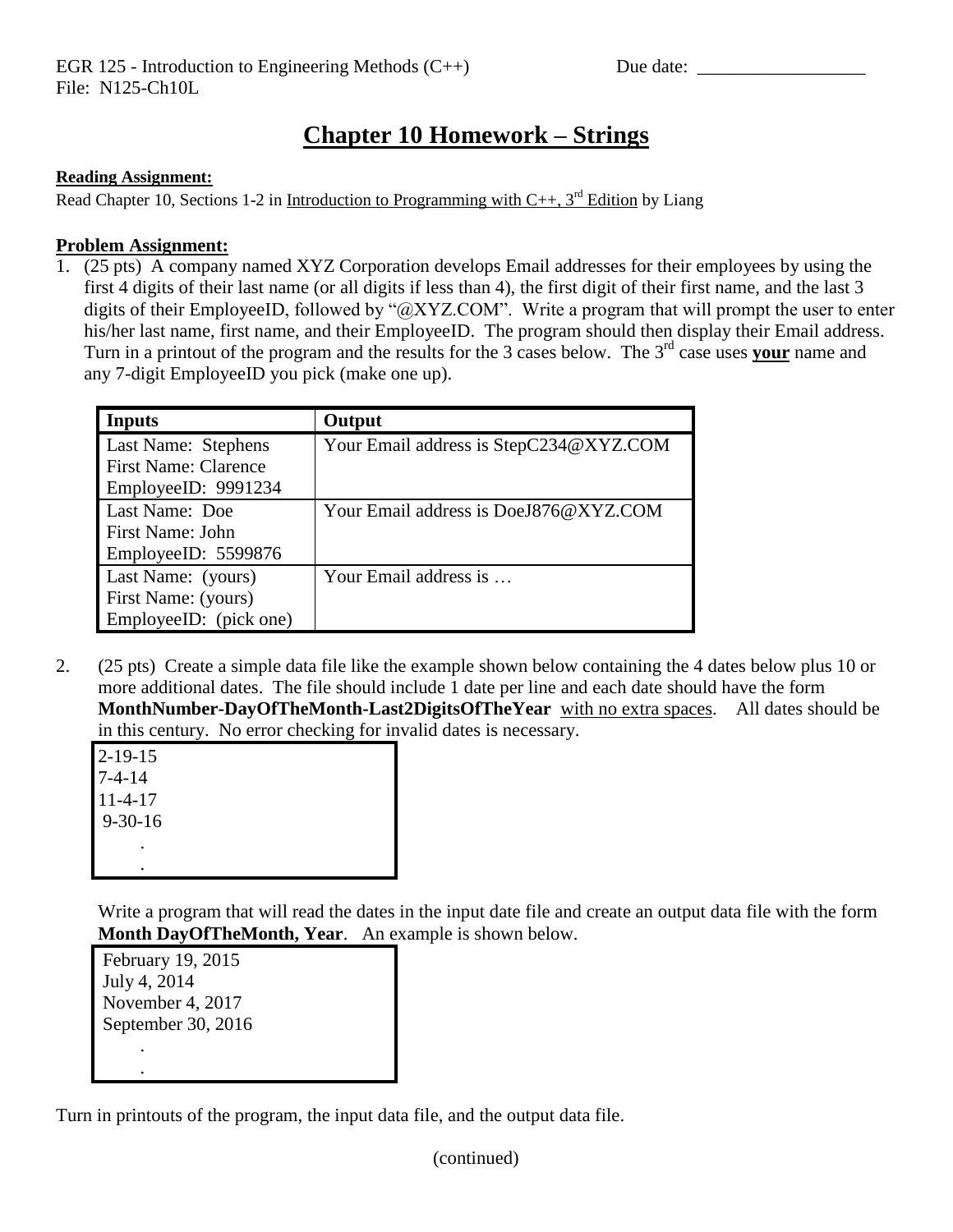## Page 2

- 3. (28 pts) Download the file **USDictionary.txt** from the course Blackboard site that contains words in the US dictionary (about 118,000 words – all in lower case). Write a  $C_{++}$  program that will determine and display the following items:
	- The total number of words in the dictionary.
	- The total number of characters in the dictionary (not including white spaces)
	- The total number of characters in the dictionary (including white spaces) Hint: Use get( ).
	- The total number of words ending in the letter e.
	- The total number of 6 letter words.
	- The total number of words beginning with a vowel.
	- The total number of words containing the substring "ate".
	- The total number of occurances of the letter e.
	- The total number of words containing at least two occurances of the letter e.

Turn in a printout of the program and the results.

|  |  |  | 4. (22 pts) Determine the output for the program below by hand. This is good test practice. |  |
|--|--|--|---------------------------------------------------------------------------------------------|--|
|  |  |  |                                                                                             |  |

| // Project: StringsHW<br>#include <iostream><br/>#include <string><br/>using namespace std;<br/>int main()<br/>string <math>S1</math>, <math>S2</math>, <math>S3</math>, <math>S4</math>, <math>S5</math>, <math>S6</math>, <math>S7</math>, <math>S8</math>, <math>S9</math>, <math>S10</math>, <math>S11</math>, <math>S12</math>, <math>Vowels = "aeiou";</math><br/><math>\left\{ \right.</math><br/>int I1, I2, I3, I4, I5, I6, I7, I8;<br/>int Count<math>1 = 0</math>, Count<math>2 = 0</math>, Count<math>3 = 0</math>;<br/><math>S1 = "To be or not to be, that is the question."</math><br/><math>S2 = S1</math>.substr(0,9);<br/><math>S3 = S1</math>.substr<math>(9,9)</math>;<br/><math>S4 = S2 + S3;</math><br/><math>I1 = S1</math>.find(S3);<br/><math>I2 = S1</math>.find("be");<br/><math>I3 = S1</math>.find("be",8);<br/><math>I4 = S1</math>.find("be",17);<br/><math>I5 = S1</math>.rfind("be",17);<br/><math>I6 = S3.length()</math>;<br/><math>I7 = S1.length</math>;<br/><math>S5 = S1</math>.substr(I7-9,8);<br/><math>S6 = S3;</math><br/><math>S6. \text{erase}(3,7);</math><br/><math>S7 = S4;</math><br/>S7.insert(9,S2);<br/><math>I8 = S1</math>.find_first_of(Vowels);<br/><math>S8 = S2;</math><br/><math>S8 = S8.append(S2,0,5);</math><br/><math>S9 = S3;</math><br/>S9.replace(0,3,"NOT");<br/><math>S10 = S3;</math><br/>S10.resize<math>(I6+4,'*)</math>;<br/><math>S11 = Vowels[4];</math><br/><math>S12 = S3;</math></string></iostream> |  |
|-----------------------------------------------------------------------------------------------------------------------------------------------------------------------------------------------------------------------------------------------------------------------------------------------------------------------------------------------------------------------------------------------------------------------------------------------------------------------------------------------------------------------------------------------------------------------------------------------------------------------------------------------------------------------------------------------------------------------------------------------------------------------------------------------------------------------------------------------------------------------------------------------------------------------------------------------------------------------------------------------------------------------------------------------------------------------------------------------------------------------------------------------------------------------------------------------------------------------------------------------------------------------------------------------------------------------------------------------------------------------------------------------------------------------------------------------------------------------------------|--|
|                                                                                                                                                                                                                                                                                                                                                                                                                                                                                                                                                                                                                                                                                                                                                                                                                                                                                                                                                                                                                                                                                                                                                                                                                                                                                                                                                                                                                                                                                   |  |
|                                                                                                                                                                                                                                                                                                                                                                                                                                                                                                                                                                                                                                                                                                                                                                                                                                                                                                                                                                                                                                                                                                                                                                                                                                                                                                                                                                                                                                                                                   |  |
|                                                                                                                                                                                                                                                                                                                                                                                                                                                                                                                                                                                                                                                                                                                                                                                                                                                                                                                                                                                                                                                                                                                                                                                                                                                                                                                                                                                                                                                                                   |  |
|                                                                                                                                                                                                                                                                                                                                                                                                                                                                                                                                                                                                                                                                                                                                                                                                                                                                                                                                                                                                                                                                                                                                                                                                                                                                                                                                                                                                                                                                                   |  |
|                                                                                                                                                                                                                                                                                                                                                                                                                                                                                                                                                                                                                                                                                                                                                                                                                                                                                                                                                                                                                                                                                                                                                                                                                                                                                                                                                                                                                                                                                   |  |
|                                                                                                                                                                                                                                                                                                                                                                                                                                                                                                                                                                                                                                                                                                                                                                                                                                                                                                                                                                                                                                                                                                                                                                                                                                                                                                                                                                                                                                                                                   |  |
|                                                                                                                                                                                                                                                                                                                                                                                                                                                                                                                                                                                                                                                                                                                                                                                                                                                                                                                                                                                                                                                                                                                                                                                                                                                                                                                                                                                                                                                                                   |  |
|                                                                                                                                                                                                                                                                                                                                                                                                                                                                                                                                                                                                                                                                                                                                                                                                                                                                                                                                                                                                                                                                                                                                                                                                                                                                                                                                                                                                                                                                                   |  |
|                                                                                                                                                                                                                                                                                                                                                                                                                                                                                                                                                                                                                                                                                                                                                                                                                                                                                                                                                                                                                                                                                                                                                                                                                                                                                                                                                                                                                                                                                   |  |
|                                                                                                                                                                                                                                                                                                                                                                                                                                                                                                                                                                                                                                                                                                                                                                                                                                                                                                                                                                                                                                                                                                                                                                                                                                                                                                                                                                                                                                                                                   |  |
|                                                                                                                                                                                                                                                                                                                                                                                                                                                                                                                                                                                                                                                                                                                                                                                                                                                                                                                                                                                                                                                                                                                                                                                                                                                                                                                                                                                                                                                                                   |  |
|                                                                                                                                                                                                                                                                                                                                                                                                                                                                                                                                                                                                                                                                                                                                                                                                                                                                                                                                                                                                                                                                                                                                                                                                                                                                                                                                                                                                                                                                                   |  |
|                                                                                                                                                                                                                                                                                                                                                                                                                                                                                                                                                                                                                                                                                                                                                                                                                                                                                                                                                                                                                                                                                                                                                                                                                                                                                                                                                                                                                                                                                   |  |
|                                                                                                                                                                                                                                                                                                                                                                                                                                                                                                                                                                                                                                                                                                                                                                                                                                                                                                                                                                                                                                                                                                                                                                                                                                                                                                                                                                                                                                                                                   |  |
|                                                                                                                                                                                                                                                                                                                                                                                                                                                                                                                                                                                                                                                                                                                                                                                                                                                                                                                                                                                                                                                                                                                                                                                                                                                                                                                                                                                                                                                                                   |  |
|                                                                                                                                                                                                                                                                                                                                                                                                                                                                                                                                                                                                                                                                                                                                                                                                                                                                                                                                                                                                                                                                                                                                                                                                                                                                                                                                                                                                                                                                                   |  |
|                                                                                                                                                                                                                                                                                                                                                                                                                                                                                                                                                                                                                                                                                                                                                                                                                                                                                                                                                                                                                                                                                                                                                                                                                                                                                                                                                                                                                                                                                   |  |
|                                                                                                                                                                                                                                                                                                                                                                                                                                                                                                                                                                                                                                                                                                                                                                                                                                                                                                                                                                                                                                                                                                                                                                                                                                                                                                                                                                                                                                                                                   |  |
|                                                                                                                                                                                                                                                                                                                                                                                                                                                                                                                                                                                                                                                                                                                                                                                                                                                                                                                                                                                                                                                                                                                                                                                                                                                                                                                                                                                                                                                                                   |  |
|                                                                                                                                                                                                                                                                                                                                                                                                                                                                                                                                                                                                                                                                                                                                                                                                                                                                                                                                                                                                                                                                                                                                                                                                                                                                                                                                                                                                                                                                                   |  |
|                                                                                                                                                                                                                                                                                                                                                                                                                                                                                                                                                                                                                                                                                                                                                                                                                                                                                                                                                                                                                                                                                                                                                                                                                                                                                                                                                                                                                                                                                   |  |
|                                                                                                                                                                                                                                                                                                                                                                                                                                                                                                                                                                                                                                                                                                                                                                                                                                                                                                                                                                                                                                                                                                                                                                                                                                                                                                                                                                                                                                                                                   |  |
|                                                                                                                                                                                                                                                                                                                                                                                                                                                                                                                                                                                                                                                                                                                                                                                                                                                                                                                                                                                                                                                                                                                                                                                                                                                                                                                                                                                                                                                                                   |  |
|                                                                                                                                                                                                                                                                                                                                                                                                                                                                                                                                                                                                                                                                                                                                                                                                                                                                                                                                                                                                                                                                                                                                                                                                                                                                                                                                                                                                                                                                                   |  |
|                                                                                                                                                                                                                                                                                                                                                                                                                                                                                                                                                                                                                                                                                                                                                                                                                                                                                                                                                                                                                                                                                                                                                                                                                                                                                                                                                                                                                                                                                   |  |
|                                                                                                                                                                                                                                                                                                                                                                                                                                                                                                                                                                                                                                                                                                                                                                                                                                                                                                                                                                                                                                                                                                                                                                                                                                                                                                                                                                                                                                                                                   |  |
|                                                                                                                                                                                                                                                                                                                                                                                                                                                                                                                                                                                                                                                                                                                                                                                                                                                                                                                                                                                                                                                                                                                                                                                                                                                                                                                                                                                                                                                                                   |  |
|                                                                                                                                                                                                                                                                                                                                                                                                                                                                                                                                                                                                                                                                                                                                                                                                                                                                                                                                                                                                                                                                                                                                                                                                                                                                                                                                                                                                                                                                                   |  |
|                                                                                                                                                                                                                                                                                                                                                                                                                                                                                                                                                                                                                                                                                                                                                                                                                                                                                                                                                                                                                                                                                                                                                                                                                                                                                                                                                                                                                                                                                   |  |
|                                                                                                                                                                                                                                                                                                                                                                                                                                                                                                                                                                                                                                                                                                                                                                                                                                                                                                                                                                                                                                                                                                                                                                                                                                                                                                                                                                                                                                                                                   |  |
|                                                                                                                                                                                                                                                                                                                                                                                                                                                                                                                                                                                                                                                                                                                                                                                                                                                                                                                                                                                                                                                                                                                                                                                                                                                                                                                                                                                                                                                                                   |  |
|                                                                                                                                                                                                                                                                                                                                                                                                                                                                                                                                                                                                                                                                                                                                                                                                                                                                                                                                                                                                                                                                                                                                                                                                                                                                                                                                                                                                                                                                                   |  |
|                                                                                                                                                                                                                                                                                                                                                                                                                                                                                                                                                                                                                                                                                                                                                                                                                                                                                                                                                                                                                                                                                                                                                                                                                                                                                                                                                                                                                                                                                   |  |